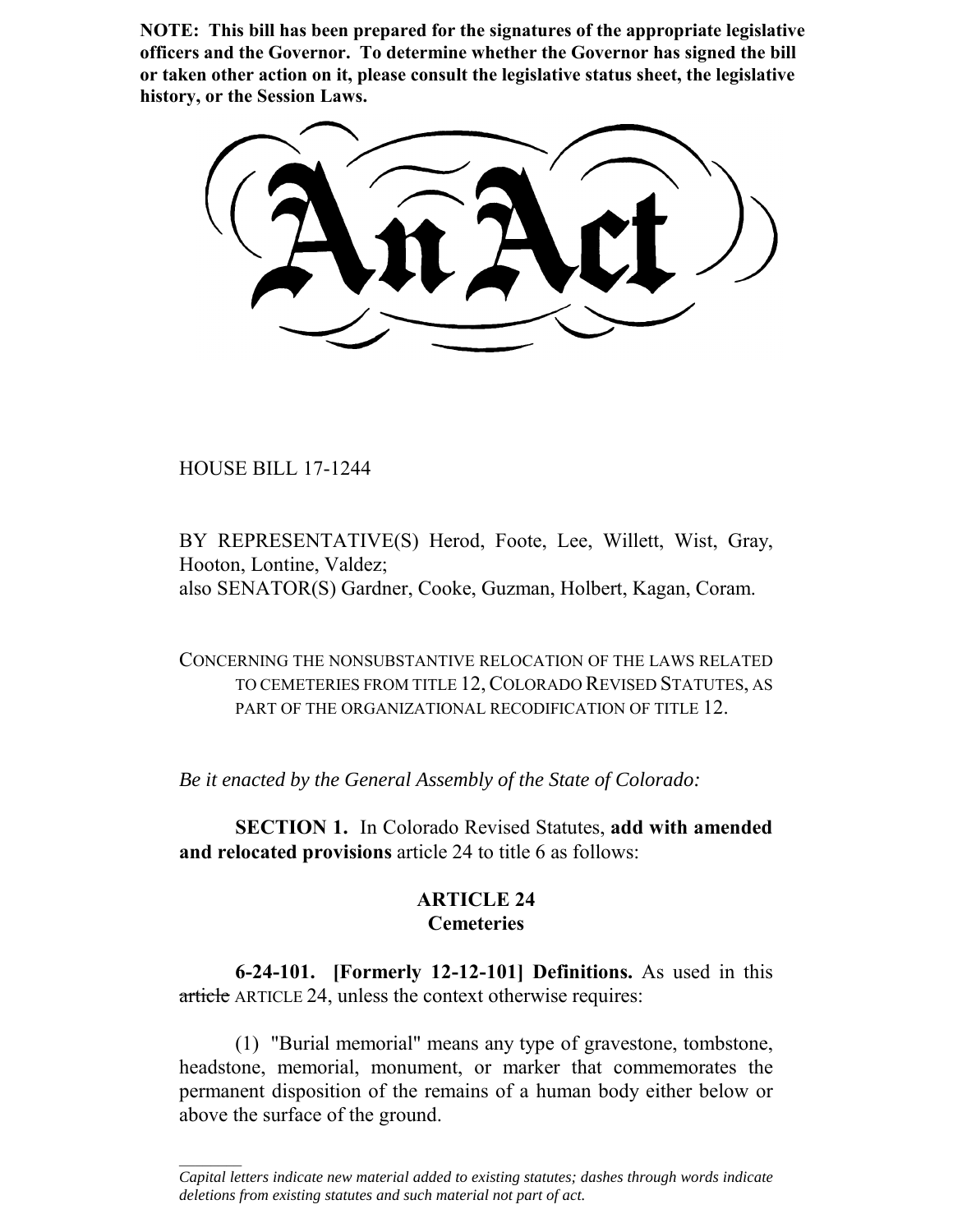(1.5) (2) "Cemetery" means any place, including a mausoleum, in which there is provided space either below or above the surface of the ground for the interment of the remains of human bodies. "Cemetery" does not include a cemetery that is owned, operated, or maintained by a government or governmental agency, by a church or synagogue, by a labor organization, by a cooperative association as defined in section 7-55-101, C.R.S., by a corporation organized and operated exclusively for religious purposes, or by a fraternal society, order, or association operating under the lodge system and exempt from the payment of state income tax and that has as its main business something other than the ownership, operation, or maintenance of any business connected with the burial of the dead.

 $(2)$  (3) "Cemetery authority" means any person who owns, maintains, or operates a cemetery.

# $(2.5)$  Repealed.

(3) (4) "Endowment care cemetery" means any cemetery, the authority of which does, or represents to the public that it does, collect funds for the purpose of caring for, maintaining, or embellishing the cemetery to preserve it from becoming unkempt or a place of reproach and desolation. It does not include a cemetery which is owned, operated, or maintained by a government or governmental agency, by a church, by a labor organization, by a cooperative association as defined in section 7-55-101,  $C.R.S.,$  by a corporation organized and operated exclusively for religious purposes, or by a fraternal society, order, or association operating under the lodge system and exempt from the payment of state income tax and which has as its main purpose something other than the ownership, operation, or maintenance of any business connected with burial of the dead.

(4) (5) "Grave space" means any space in the ground for the interment of the remains of a human body.

 $(4.5)$  (6) "Inscription" means any words or symbols on a burial memorial.

 $(5)(7)$  "Interment" means the permanent disposition of the remains of a deceased person by cremation, inurnment, entombment, or burial.

#### PAGE 2-HOUSE BILL 17-1244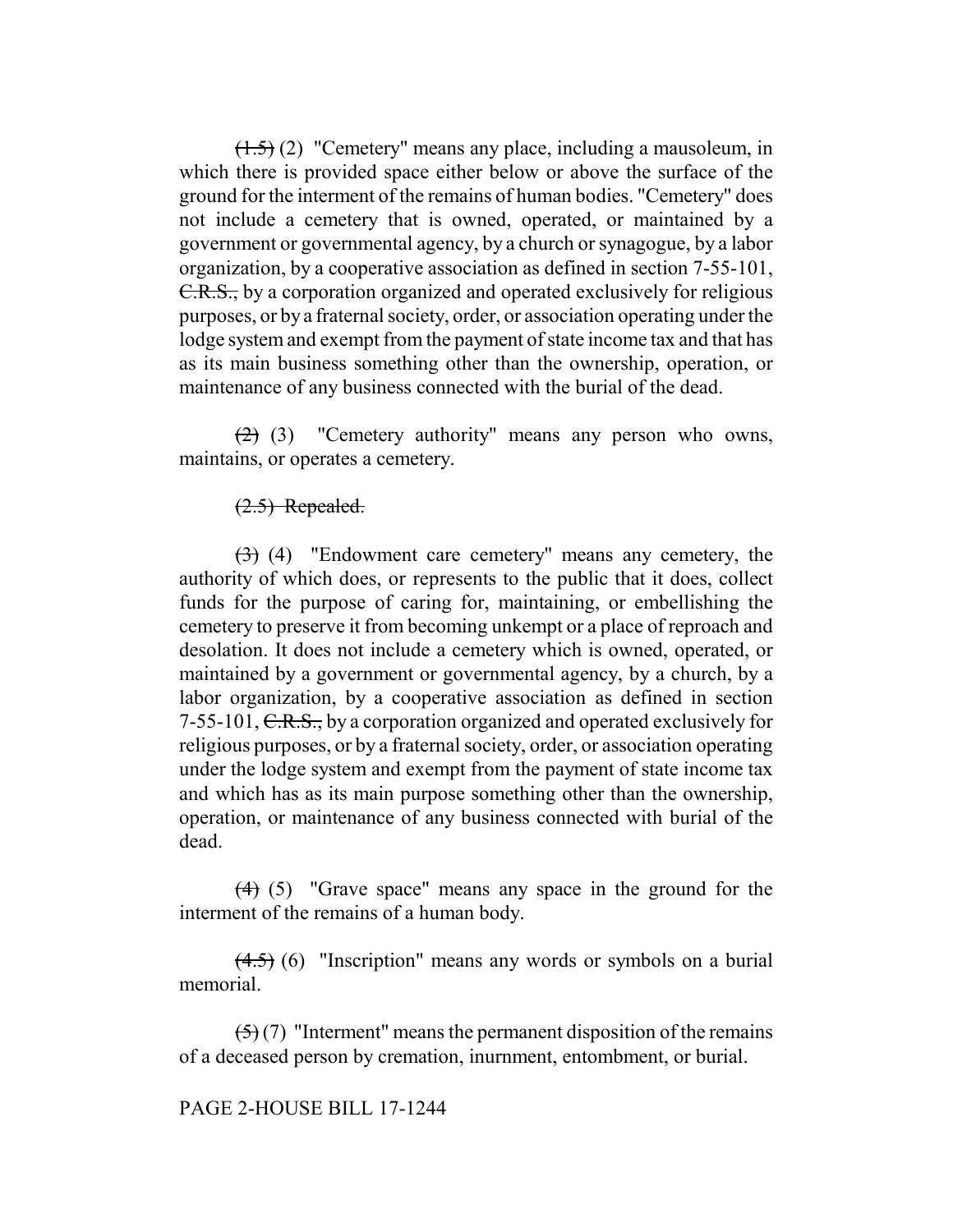$(6)$  (8) "Niche" or "crypt" means a space in any structure above the ground for the interment of the remains of a human body.

 $(7)$  (9) "Nonendowment care cemetery" means any cemetery other than an endowment care cemetery.

 $\left(\frac{8}{6}\right)$  (10) "Person" means a person as defined by section 2-4-401 (8). C.R.S.

**6-24-102. [Formerly 12-12-103] Organization as endowment care cemetery - when.** Any person who, after July 1, 1965, establishes or acquires a cemetery within twenty miles from the exterior boundary of any city with a population of five thousand or more, according to the latest federal decennial census, shall be organized as an endowment care cemetery.

**6-24-103. [Formerly 12-12-104] Nonendowment section in endowment care cemetery.** Any cemetery authority of an endowment care cemetery which THAT has a nonendowed section that is used only as single graves for indigents may continue to donate said THE graves for the burial of indigents. Nothing in this article shall be construed to prevent a cemetery authority of an endowed care cemetery from donating such a grave space for the burial of an indigent person without placing money in the endowment care fund for such THE space.

**6-24-104. [Formerly 12-12-105] Acquisition of land.** Any cemetery authority may acquire suitable and sufficient land for a cemetery in a manner provided by articles 1 to 7 of title 38. C.R.S.

**6-24-105. [Formerly 12-12-106] Plats of land to be recorded.** Any cemetery authority shall cause its land or such THE portion thereof as may become necessary for that purpose to be surveyed into blocks, lots, avenues, and walks and platted. The plat of ground as surveyed shall be acknowledged by some officer of the cemetery authority and filed for record in the office of the clerk and recorder of the county in which the land is situated. Each block or lot shall be regularly numbered by the surveyor, and such THE numbers shall be marked on the plat.

**6-24-106. [Formerly 12-12-109] Endowment care fund.** (1) A cemetery authority of an endowment care cemetery shall establish an

#### PAGE 3-HOUSE BILL 17-1244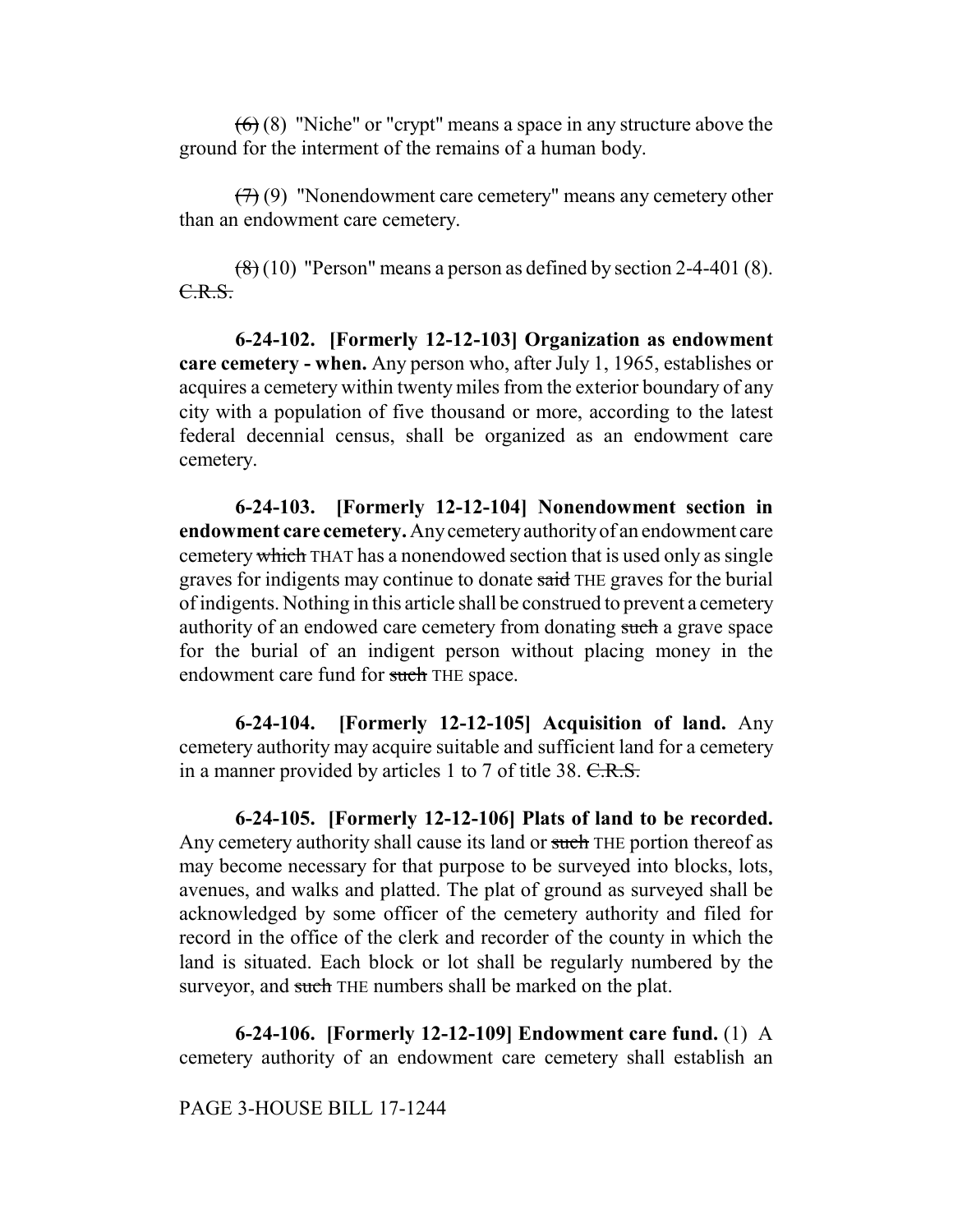irrevocable endowment care fund for each endowment care cemetery owned, maintained, or operated by it in a state bank or trust company authorized to act as fiduciary and under the supervision of the banking board or in a national banking association authorized to act as fiduciary or in a state or federally chartered savings and loan association authorized to act as a fiduciary. Such THE endowment care fund shall be invested in investments lawful for trustees, which shall not include investments in nor mortgages on property owned or contracted for by the cemetery authority or any owned or affiliated company.

(2) (a) A cemetery authority of an endowment care cemetery shall make deposits in the endowment care fund or, if it operates more than one endowment care fund, in the appropriate endowment care fund, in accordance with one of the following plans:

(I) Plan A:

It shall deposit in such THE fund not more than thirty days after any sale is completed at least fifteen percent of the sales price of any grave space and at least ten percent of the sales price of any crypt or niche, and in case any sale has not been completed within sixty months after date of first payment, it shall deposit in such THE fund, not later than one month after the sixtieth month, at least fifteen percent of the sales price of any grave space and at least ten percent of the sales price of any crypt or niche. A sale is completed at the time the final payment is made and no balance remains due to the cemetery authority, whether or not a deed has been issued. If a contract of sale is rewritten, the date of the first payment under the original contract of sale shall be the date of first payment under the rewritten contract of sale.

(II) Plan B:

It shall deposit, not later than thirty days after the end of the fiscal year in which such THE payments are received, fifteen percent of all payments received on account of the sale of any grave space and at least ten percent of all payments received on account of the sale of a niche or crypt. This deposit requirement applies to all uncompleted sales contracts which THAT carry an endowment care provision.

(III) Plan C: (applicable only to sale of niches or crypts in a

## PAGE 4-HOUSE BILL 17-1244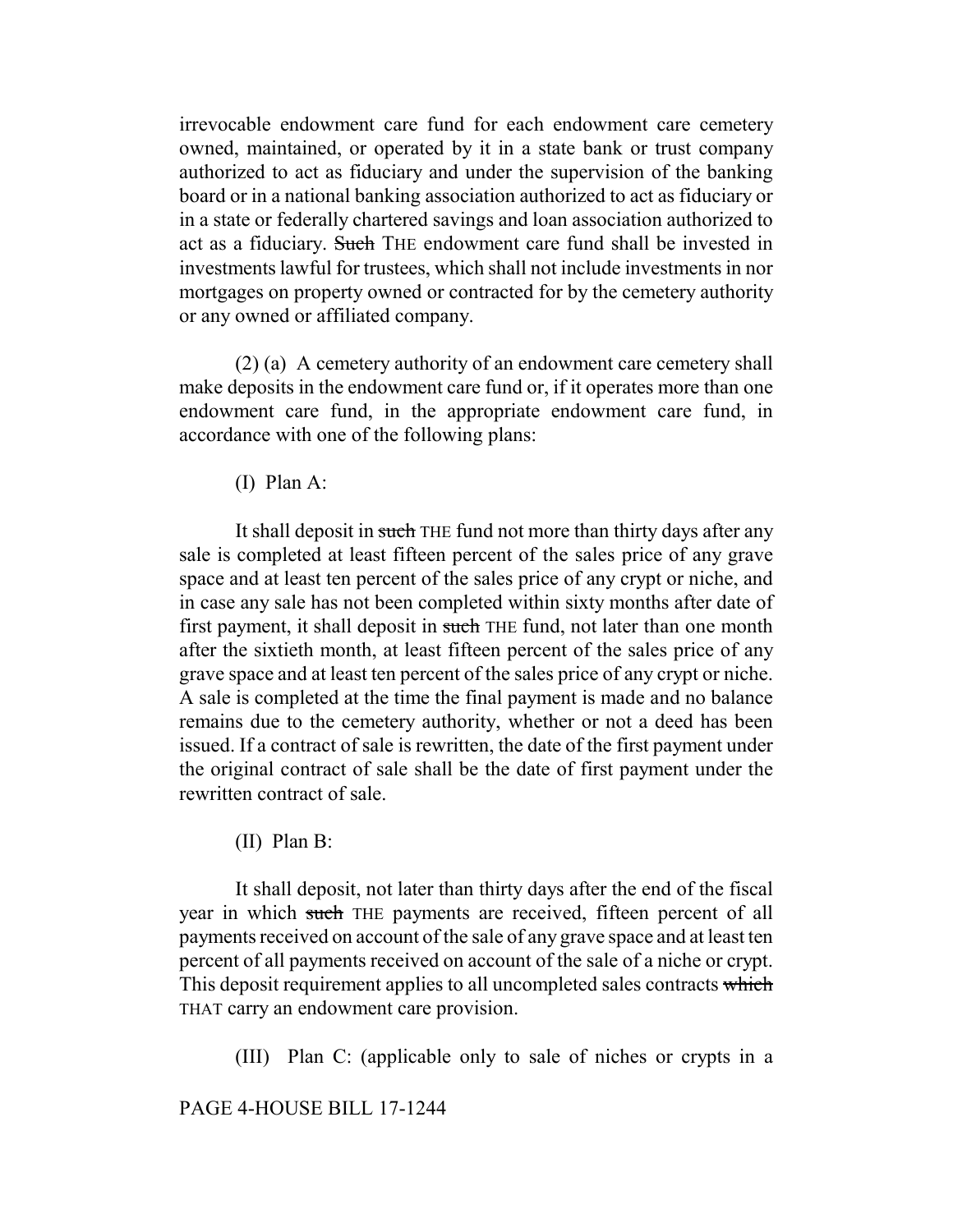mausoleum)

It shall deposit in its endowment care fund for such THE mausoleum, not later than thirteen months after the end of its fiscal year in which any sale is completed, at least ten percent of the sale price of any niche or crypt, and in case any sale has not been completed within twenty-four months after date of first payment, it shall deposit in such THE fund, not later than one month after the end of its fiscal year in which the last day of such THE twenty-four month period occurs, at least ten percent of the sales price of any niche or crypt. A sale is completed at the time the final payment is made and no balance remains due to the cemetery authority, whether or not a deed has been issued. If a contract of sale is rewritten, the date of first payment under the original contract of sale shall be the date of first payment under the rewritten contract of sale.

(b) As to any endowment care cemetery in operation on July 1, 1965, this subsection (2) shall only apply to all sales contracts entered into on or after said THE date.

(3) (a) The cemetery authority of an endowment care cemetery, before commencing operation, on or after July 1, 1965, shall have on deposit in the endowment care fund a sum in accordance with the following scale:

| For 10,000 or less population $\ldots \ldots \ldots \ldots \ldots \ldots$ \$10,000 |  |
|------------------------------------------------------------------------------------|--|
| For more than 10,000 but less than 20,000                                          |  |
|                                                                                    |  |
|                                                                                    |  |
|                                                                                    |  |

(b) "Population" means the people residing within a twenty-mile radius of the location of the endowment care cemetery, the population figure to be taken from the latest federal decennial census.

(c) The cemetery authority for such THE endowment care cemetery shall thereafter make deposits in accordance with subsection (2) of this section. When such THE deposits have reached twice the amount stated in the above table, the cemetery authority may withdraw the sum of the initial deposit in amounts equal to the amounts deposited thereafter until the initial deposit has been withdrawn.

#### PAGE 5-HOUSE BILL 17-1244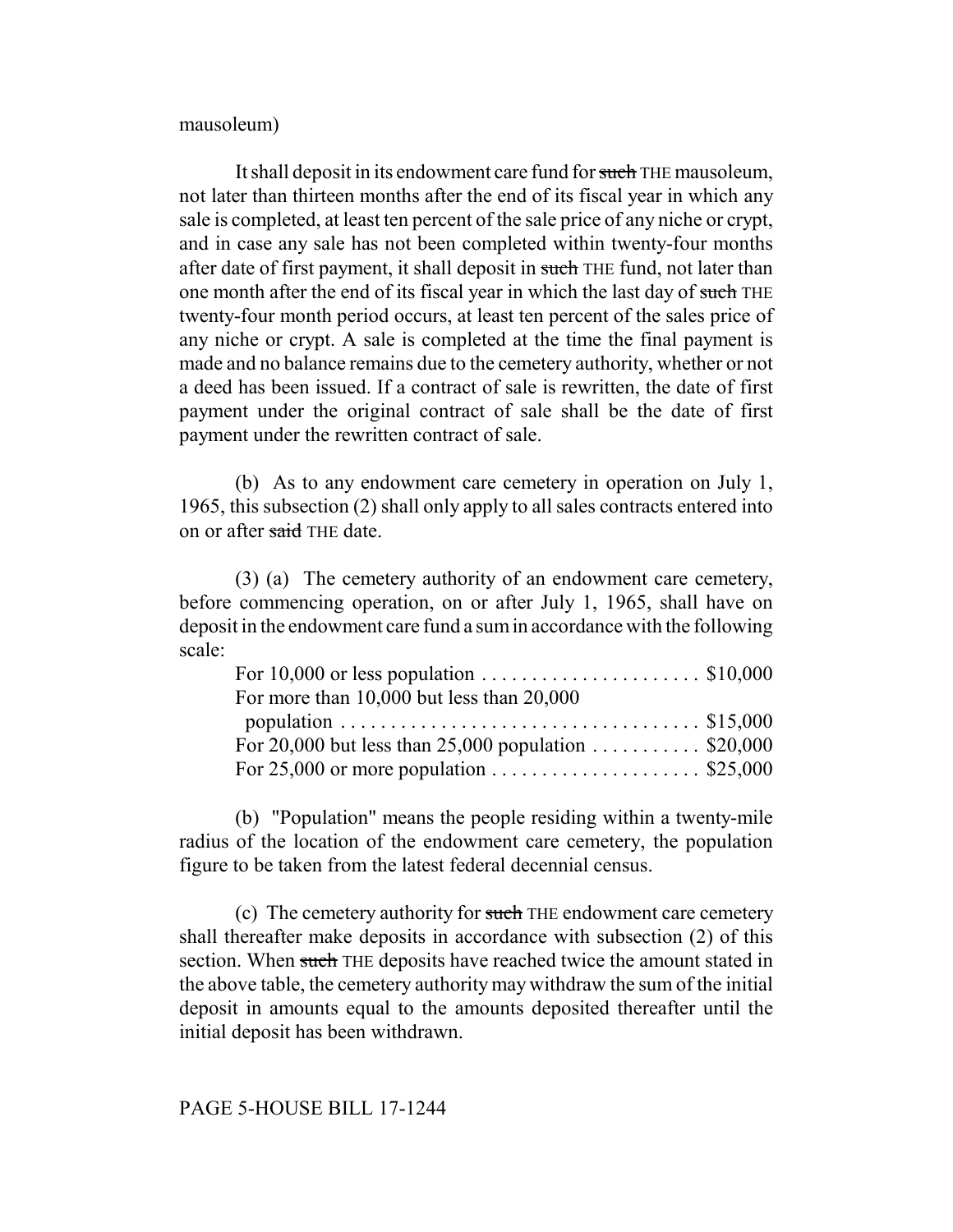(4) A cemetery authority of a nonendowment care cemetery which converts to operation as an endowment care cemetery on or after July 1, 1965, shall deposit in its endowment care fund the sum of ten thousand dollars before making any further sale of any grave space or niche or crypt. The cemetery authority for such THE cemetery shall thereafter make deposits in accordance with subsection (2) of this section until total deposits into the endowment care fund have reached twenty thousand dollars. It may thereafter withdraw from the initial ten thousand dollar deposit amounts equal to the amounts of deposits thereafter made until the entire ten thousand dollar initial deposit has been withdrawn and replaced by deposits in accordance with subsection (2) of this section.

(5) The cemetery authority of an endowment care cemetery that constructs foundations for the setting of markers or memorials and receives payment for the care of such THE markers or memorials as part of the cost of foundation construction, setting charges, or itemized endowment requirements shall deposit all of said THE care payments in their irrevocable endowment care fund not later than one month after the end of its fiscal year in which such THE payments are received.

(6) The cemetery authority of an endowment care cemetery shall keep in its principal office a copy of the report referred to in section  $12-12-110$  SECTION 6-24-107, which shall be available to any grave space, niche, or crypt owner or his OR HER duly authorized representative for inspection and study.

(7) The endowment care fund, for all purposes, shall constitute a nonprofit irrevocable trust fund. Endowment care is a provision for the benefit and protection of the public by preserving and keeping cemeteries from becoming unkempt and places of reproach and desolation in the communities in which they are situated. The income and increments and gains from such THE funds are for the benefit of the public for the purposes provided for in such THE trusts.

**6-24-107. [Formerly 12-12-110] Reports.** (1) Each cemetery authority shall keep on file annually, within three months after the end of its fiscal year, a written report setting forth:

(a) The total amount deposited in the endowment care fund, listing separately the total amounts paid for endowment of grave spaces, for

## PAGE 6-HOUSE BILL 17-1244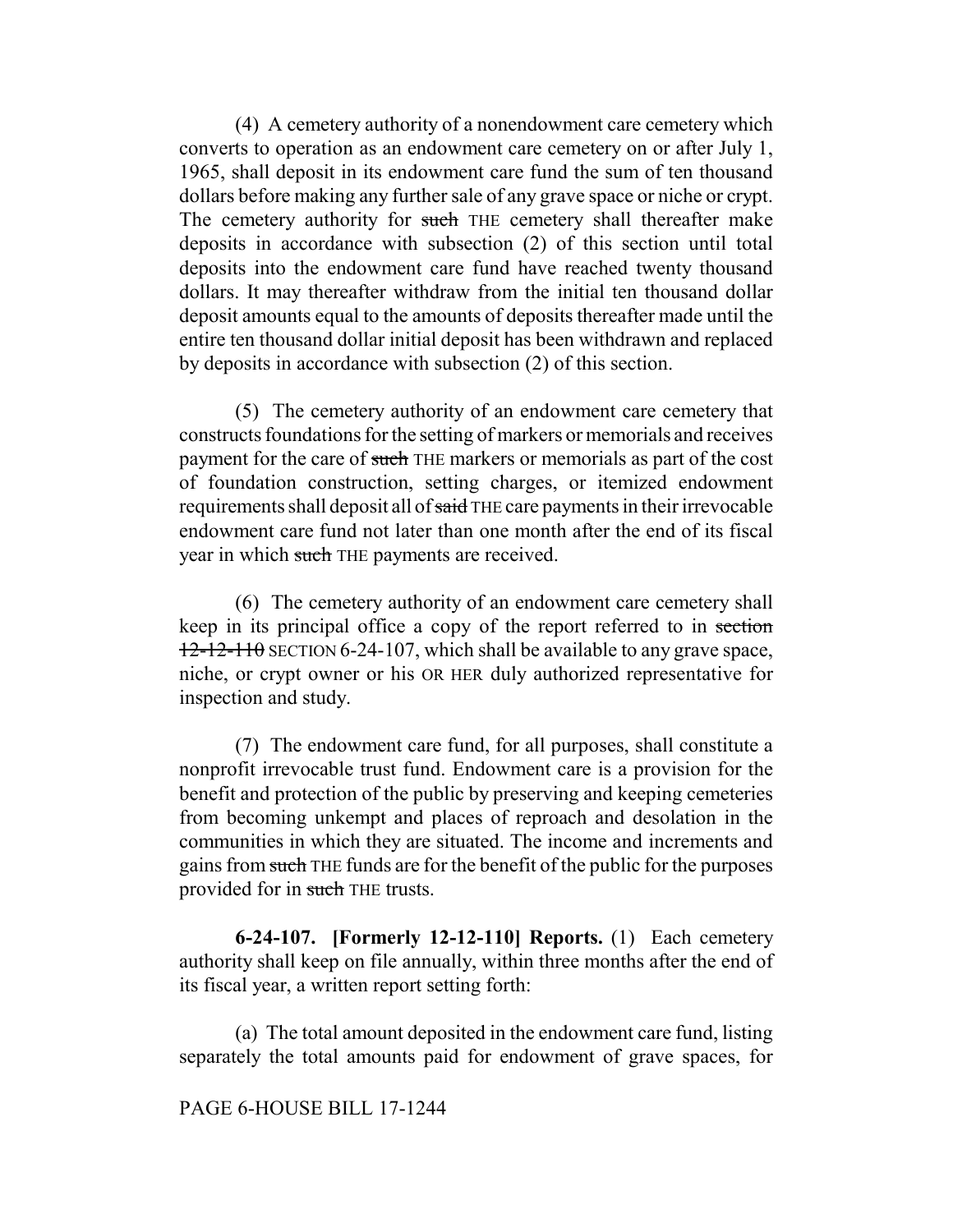niches, and for crypts, in accordance with the provisions of section 12-12-109 SECTION 6-24-106;

(b) The total amount of endowment care funds invested in each of the investments authorized by law and the amount of cash on hand not invested;

(c) Any other facts necessary to show the actual financial condition of the fund; and

(d) The total number of interments and entombments for the preceding year.

(2) Each such report shall be verified by the owner or by the president or the vice-president and one other officer of the cemetery authority and shall be attested to by the accountant, auditor, or other person preparing the same.

(3) (Deleted by amendment, L. 92, p. 1606, § 149, effective May  $20, 1992.$ 

**6-24-108. [Formerly 12-12-113] Delivery of copy of contract required.** A duplicate original of any contract entered into between a purchaser of any lot, grave space, interment right, niche, or crypt and any cemetery authority shall be given to the buyer at the time both parties become bound by the contract and any consideration whatsoever is given by the buyer and retained pursuant to the contract by the cemetery authority.

**6-24-109. [Formerly 12-12-113.5] Burial memorial - changes notice of ownership.** (1) No person other than the owner of a burial memorial or a person authorized by the owner of the burial memorial shall make a change to the inscription on such THE burial memorial.

(2) If a burial memorial is to be placed at a grave space, niche, or crypt that is purchased on or after July 1, 2004, the cemetery authority shall give written notice to the purchaser of the grave space, niche, or crypt of who shall be the owner of such THE burial memorial and, as owner, who shall be entitled to make or authorize a change to the inscription on such THE burial memorial.

# PAGE 7-HOUSE BILL 17-1244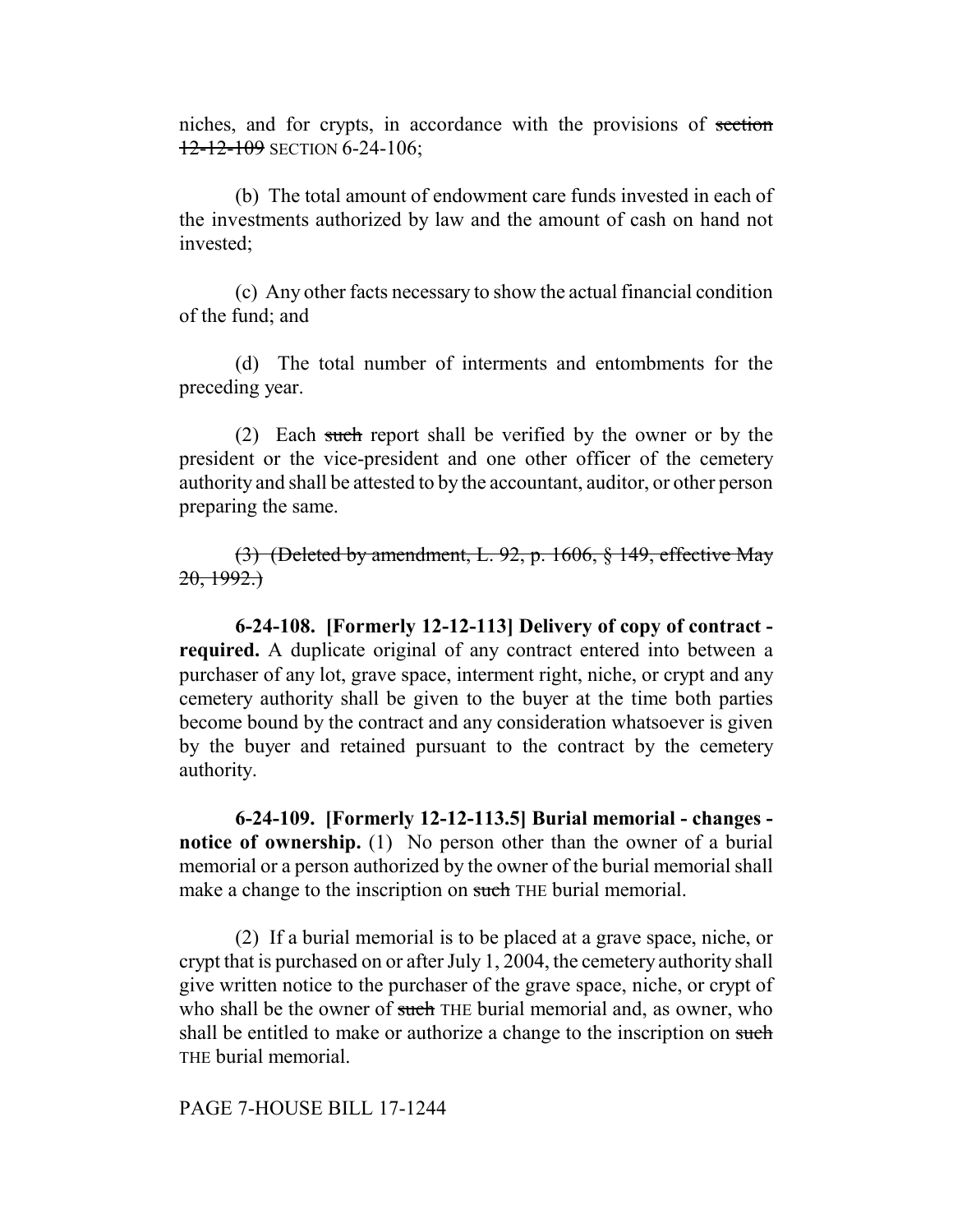(3) Any person violating the provisions of subsection (1) of this section commits the crime of defacing property as defined in section 18-4-509 (1)(b).  $C.R.S.$ 

**6-24-110. [Formerly 12-12-114] Discrimination.** There shall be no limitation, restriction, or covenant based upon race, color, sex, sexual orientation, marital status, disability, national origin, or ancestry on the size, placement, location, sale, or transfer of any cemetery grave space, niche, or crypt or in the interment of a deceased person.

**6-24-111. [Formerly 12-12-115] Violations - penalties.** (1) It is unlawful for any person to sell or offer to sell a grave space, niche, or crypt upon the promise, representation, or inducement of resale at a financial profit.

(2) (Deleted by amendment, L. 92, p. 1607, § 152, effective May  $20, 1992.$ 

 $(3)$  (2) Any person who violates any provision of this article is guilty of a misdemeanor and, upon conviction thereof, shall be punished by a fine of not more than one thousand dollars, or by imprisonment in the county jail for not more than one year, or by both such A fine and imprisonment. Whenever any person has reason to believe that any person is liable to punishment under this article, such THE person may certify the facts to the district attorney of the judicial district in which the alleged violation occurred who shall cause appropriate proceedings to be brought.

(4) (Deleted by amendment, L. 92, p. 1607, § 152, effective May  $20, 1992.$ 

**6-24-112. [Formerly 12-12-116] Abandoned graves - right to reclaim.** (1) If there is a lot, grave space, niche, or crypt in a cemetery in which no remains have been interred, no burial memorial has been placed, and no other improvement has been made for a continuous period of no less than seventy-five years, a cemetery authority may initiate the process of reclaiming title to the lot, grave space, niche, or crypt in accordance with this section.

(2) A cemetery authority seeking to reclaim a lot, grave space, niche, or crypt shall:

PAGE 8-HOUSE BILL 17-1244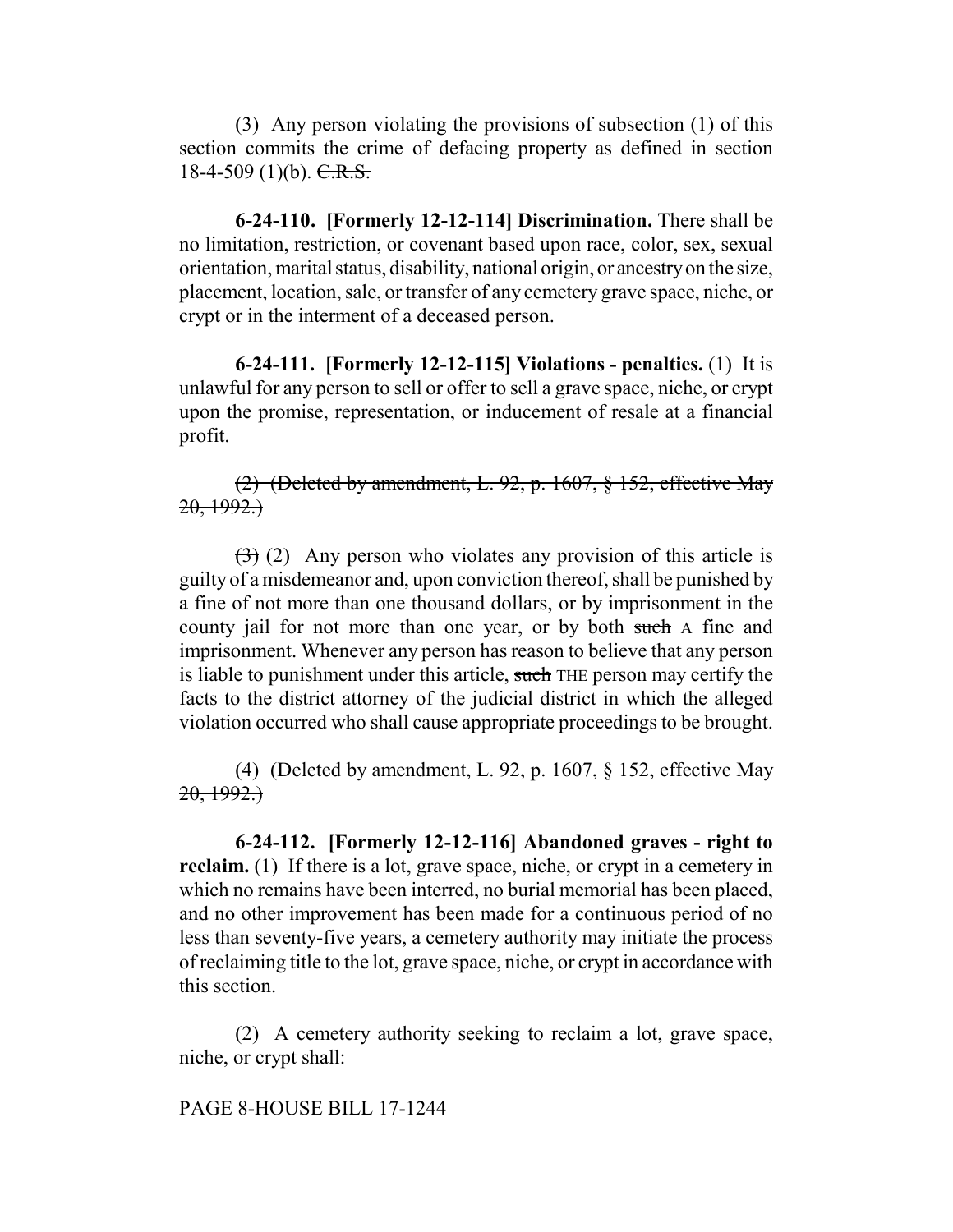(a) Send written notice of the cemetery authority's intent to reclaim title to the lot, grave space, niche, or crypt to the owner's last-known address by first-class mail; and

(b) Publish a notice of the cemetery authority's intent to reclaim title to the lot, grave space, niche, or crypt in a newspaper of general circulation in the area in which the cemetery is located once per week for four weeks.

(3) The notice required by subsection (2) of this section shall clearly indicate that the cemetery authority intends to terminate the owner's rights and title to the lot, grave space, niche, or crypt and include a recitation of the owner's right to notify the cemetery authority of the owner's intent to retain ownership of the lot, grave space, niche, or crypt.

(4) If the cemetery authority does not receive from the owner of the lot, grave space, niche, or crypt a letter of intent to retain ownership of the lot, grave space, niche, or crypt within sixty days after the last publication of the notice required by paragraph (b) of subsection (2) SUBSECTION (2)(b) of this section, all rights and title to the lot, grave space, niche, or crypt shall transfer to the cemetery authority. The cemetery authority may then sell, transfer, or otherwise dispose of the lot, grave space, niche, or crypt without risk of liability to the prior owner of the lot, grave space, niche, or crypt.

(5) A cemetery authority that reclaims title to a lot, grave space, niche, or crypt in accordance with this section shall retain in its records for no less than one year a copy of the notice sent pursuant to paragraph  $(a)$  of subsection  $(2)$  SUBSECTION  $(2)(a)$  of this section and a copy of the notice published pursuant to paragraph (b) of subsection  $(2)$  SUBSECTION  $(2)(b)$ of this section.

(6) If a person submits to a cemetery authority a legitimate claim to a lot, grave space, niche, or crypt that the cemetery authority has reclaimed pursuant to this section, the cemetery authority shall transfer to the person at no charge a lot, grave space, niche, or crypt that, to the extent possible, is equivalent to the reclaimed lot, grave space, niche, or crypt.

(7) Notwithstanding any provision of law to the contrary, on and after August 7, 2006, a cemetery authority shall not convey title to the real property surveyed as a lot in a cemetery for use as a burial space. A

## PAGE 9-HOUSE BILL 17-1244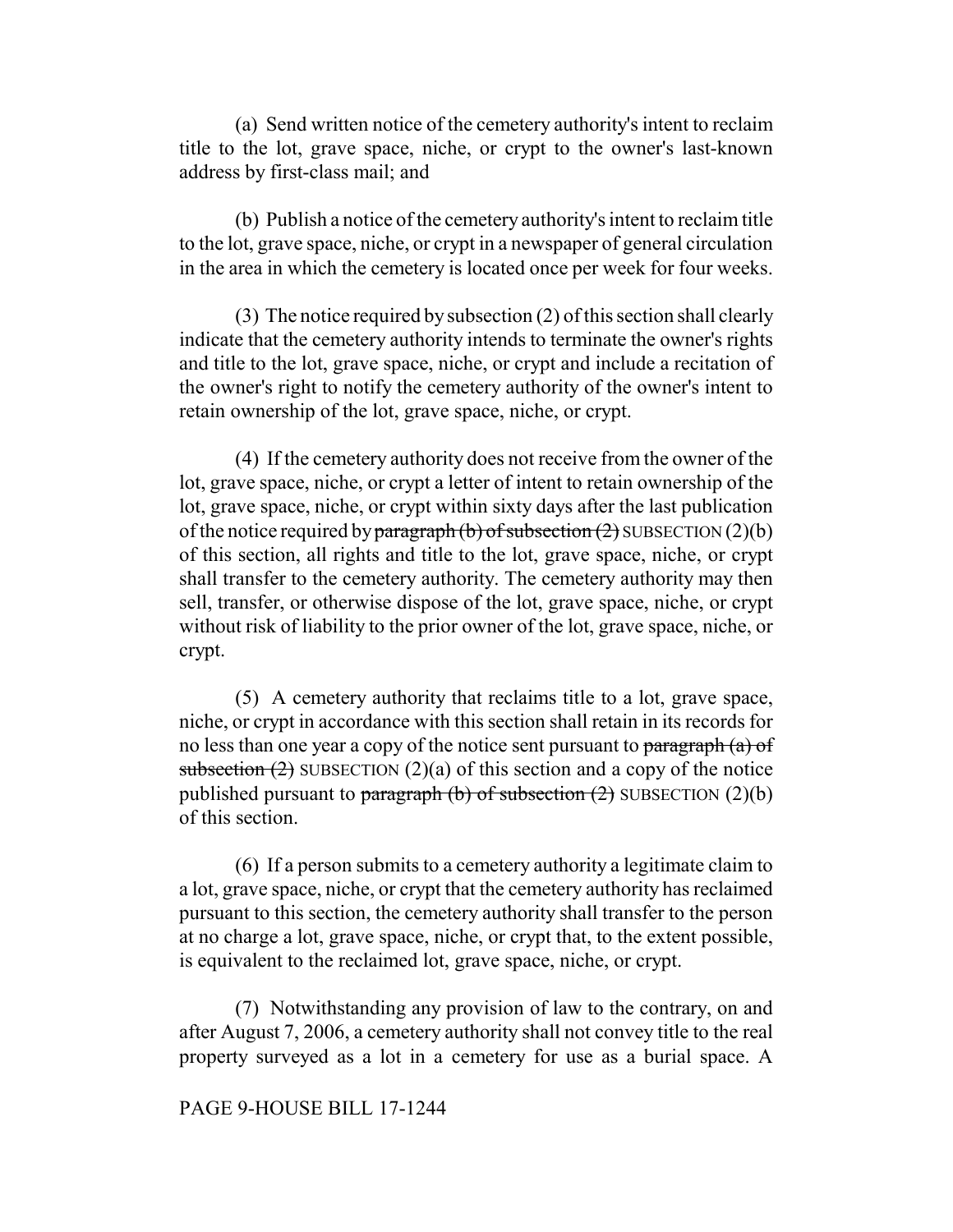cemetery authority may grant interment rights to a lot, grave space, niche, or crypt in a cemetery.

**SECTION 2.** In Colorado Revised Statutes, 7-47-101, **amend**  $(1.5)(b)$  as follows:

**7-47-101. Who may organize - powers.** (1.5) (b) This subsection  $(1.5)$  applies only to cemeteries as defined in section  $12-12-101$   $(1.5)$ , C.R.S. SECTION 6-24-101 (2).

**SECTION 3.** In Colorado Revised Statutes, 38-1-202, **amend** (2) introductory portion and  $(2)(d)$  as follows:

**38-1-202. Governmental entities, corporations, and persons authorized to use eminent domain.** (2) The following types of corporations and persons, in accordance with all procedural and other requirements specified in this article and articles 2 to 7 of this title TITLE 38 and to the extent and within any time frame specified in the applicable authorizing provision of the state constitution or statute may exercise the power of eminent domain:

(d) A cemetery authority, as defined in section  $12-12-101(2)$ , C.R.S. SECTION 6-24-101 (3), as authorized in section 12-12-105, C.R.S. SECTION 6-24-104;

**SECTION 4. Repeal of relocated provisions in this act.** In Colorado Revised Statutes, repeal article 12 of title 12.

**SECTION 5. Act subject to petition - effective date.** This act takes effect at 12:01 a.m. on the day following the expiration of the ninety-day period after final adjournment of the general assembly (August 9, 2017, if adjournment sine die is on May 10, 2017); except that, if a referendum petition is filed pursuant to section 1 (3) of article V of the state constitution against this act or an item, section, or part of this act within such period, then the act, item, section, or part will not take effect unless